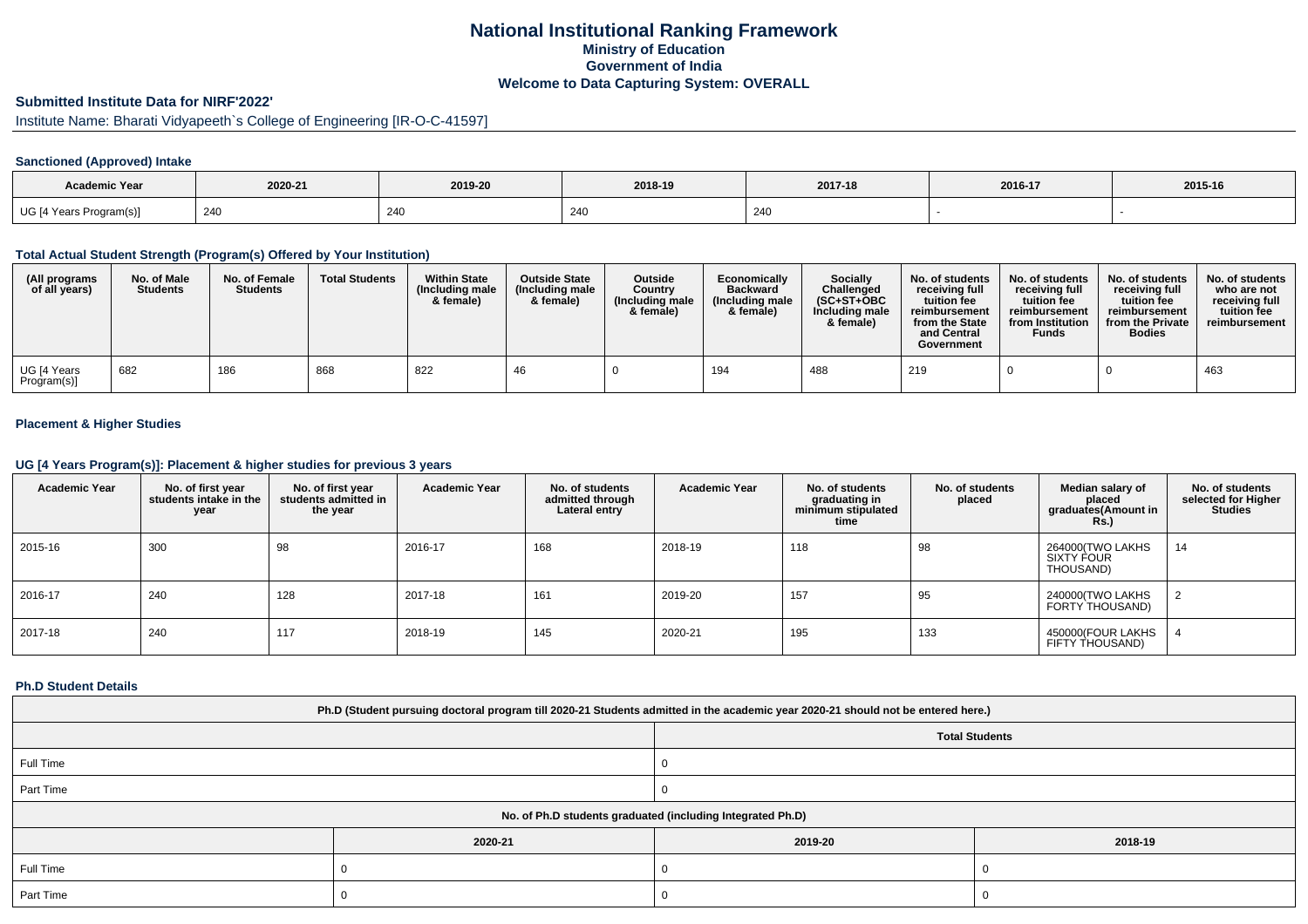| PG (Student pursuing MD/MS/DNB program till 2020-21 Students admitted in the academic year 2021 - 22 should not be entered here) |         |         |  |  |  |
|----------------------------------------------------------------------------------------------------------------------------------|---------|---------|--|--|--|
| Number of students pursuing PG (MD/MS/DNB) program                                                                               |         |         |  |  |  |
| No. of students Graduating in PG (MD/MS/DNB) program                                                                             |         |         |  |  |  |
| 2020-21                                                                                                                          | 2019-20 | 2018-19 |  |  |  |
| -0                                                                                                                               |         |         |  |  |  |

#### **Online Education**

| 1. Does all programs/courses were completed on time.                                            |                                                                                       | Yes                                                                                                                                                                        |                                                |  |  |
|-------------------------------------------------------------------------------------------------|---------------------------------------------------------------------------------------|----------------------------------------------------------------------------------------------------------------------------------------------------------------------------|------------------------------------------------|--|--|
| 2. Measures taken to complete the syllabus of courses and programs.                             |                                                                                       | Online theory and practical sessions were taken on Microsoft Teams to complete the syllabus. Each faculty had uploaded the<br>notes and practical tests on Edhitch portal. |                                                |  |  |
| 3. The period of delay in completion of syllabus (in months).                                   |                                                                                       |                                                                                                                                                                            |                                                |  |  |
| 4. The period of delay in conducting exams (in months).                                         |                                                                                       |                                                                                                                                                                            |                                                |  |  |
| <b>Portal Name</b>                                                                              | No. of students offered online courses which have credit<br>transferred to transcript | Total no, of online courses which have credit transferred<br>to the transcript                                                                                             | Total no. of credits transferred to transcript |  |  |
| Swayam                                                                                          |                                                                                       |                                                                                                                                                                            |                                                |  |  |
| 00                                                                                              |                                                                                       |                                                                                                                                                                            |                                                |  |  |
| 5. No. of courses developed and available online on Swayam platform by your institution faculty |                                                                                       |                                                                                                                                                                            |                                                |  |  |

## **Financial Resources: Utilised Amount for the Capital expenditure for previous 3 years**

| <b>Academic Year</b>                                                                                 | 2020-21                                         | 2019-20                                        | 2018-19                                          |  |  |  |  |
|------------------------------------------------------------------------------------------------------|-------------------------------------------------|------------------------------------------------|--------------------------------------------------|--|--|--|--|
|                                                                                                      | <b>Utilised Amount</b>                          | <b>Utilised Amount</b>                         | <b>Utilised Amount</b>                           |  |  |  |  |
| Annual Capital Expenditure on Academic Activities and Resources (excluding expenditure on buildings) |                                                 |                                                |                                                  |  |  |  |  |
| Library                                                                                              | 148800 (ONE LAKH FORTY EIGHT THOUSAND AND EIGHT | 185992 (ONE LAKH EIGHTY FIVE THOUSAND NINE     | 321805 (HREE LAKHS TWENTY ONE THOUSAND EIGHT     |  |  |  |  |
|                                                                                                      | HUNDRED)                                        | HUNDRED AND NINETY TWO)                        | HUNDRED AND FIVE)                                |  |  |  |  |
| New Equipment for Laboratories                                                                       | 912799 (NINE LAKHS TWELVE THOUSAND SEVEN        | 750671 (SEVEN LAKHS FIFTY THOUSAND SIX HUNDRED | 2699340 (TWENTY SIX LAKHS NINETY NINE THOUSAND   |  |  |  |  |
|                                                                                                      | HUNDRED AND NINETY NINE)                        | AND SEVENTY ONE)                               | THREE HUNDRED AND FORTY)                         |  |  |  |  |
| <b>Engineering Workshops</b>                                                                         | 12418 (TWELVE THOUSAND FOUR HUNDRED AND         | 269667 (TWO LAKHS SIXTY NINE THOUSAND SIX      | 1828740 (EIGHTEEN LAKHS TWENTY EIGHT THOUSAND    |  |  |  |  |
|                                                                                                      | EIGHTEEN)                                       | HUNDRED AND SIXTY SEVEN)                       | SEVEN HUNDRED AND FORTY)                         |  |  |  |  |
| Other expenditure on creation of Capital Assets (excluding                                           | 3063492 (THIRTY LAKHS SIXTY THREE THOUSAND FOUR | 2390574 (TWENTY THREE LAKHS NINETY THOUSAND    | 2100568 (TWENTY ONE LAKHS FIVE HUNDRED AND SIXTY |  |  |  |  |
| expenditure on Land and Building)                                                                    | HUNDRED AND NINETY TWO)                         | FIVE HUNDRED AND SEVENTY FOUR)                 | EIGHT)                                           |  |  |  |  |

## **Financial Resources: Utilised Amount for the Operational expenditure for previous 3 years**

| <b>Academic Year</b>                                                                                                                                                                           | 2020-21                                                                                        | 2019-20                                                                                    | 2018-19                                                                                    |  |  |  |
|------------------------------------------------------------------------------------------------------------------------------------------------------------------------------------------------|------------------------------------------------------------------------------------------------|--------------------------------------------------------------------------------------------|--------------------------------------------------------------------------------------------|--|--|--|
|                                                                                                                                                                                                | <b>Utilised Amount</b>                                                                         | <b>Utilised Amount</b>                                                                     | <b>Utilised Amount</b>                                                                     |  |  |  |
| <b>Annual Operational Expenditure</b>                                                                                                                                                          |                                                                                                |                                                                                            |                                                                                            |  |  |  |
| Salaries (Teaching and Non Teaching staff)                                                                                                                                                     | 39347471 (THREE CRORE NINETY THREE LAKHS FORTY<br>SEVEN THOUSAND FOUR HUNDRED AND SEVENTY ONE) | 47646435 (FOUR CRORE SEVENTY SIX LAKHS FORTY SIX<br>THOUSAND FOUR HUNDRED AND THIRTY FIVE) | 42699885 (FOUR CRORE SEVENTY SIX LAKHS FORTY SIX<br>THOUSAND FOUR HUNDRED AND THIRTY FIVE) |  |  |  |
| Maintenance of Academic Infrastructure or consumables and<br>other running expenditures(excluding maintenance of hostels<br>and allied services, rent of the building, depreciation cost, etc) | 8201272 (EIGHTY TWO LAKHS ONE THOUSAND TWO<br>HUNDRED AND SEVENTY TWO)                         | 645621 (SIX LAKHS FORTY FIVE THOUSAND SIX<br>HUNDRÈD AND TWENTY ONE)                       | 3365038 (THIRTY THREE LAKHS SIXTY FIVE THOUSAND<br>AND THIRTY EIGHT)                       |  |  |  |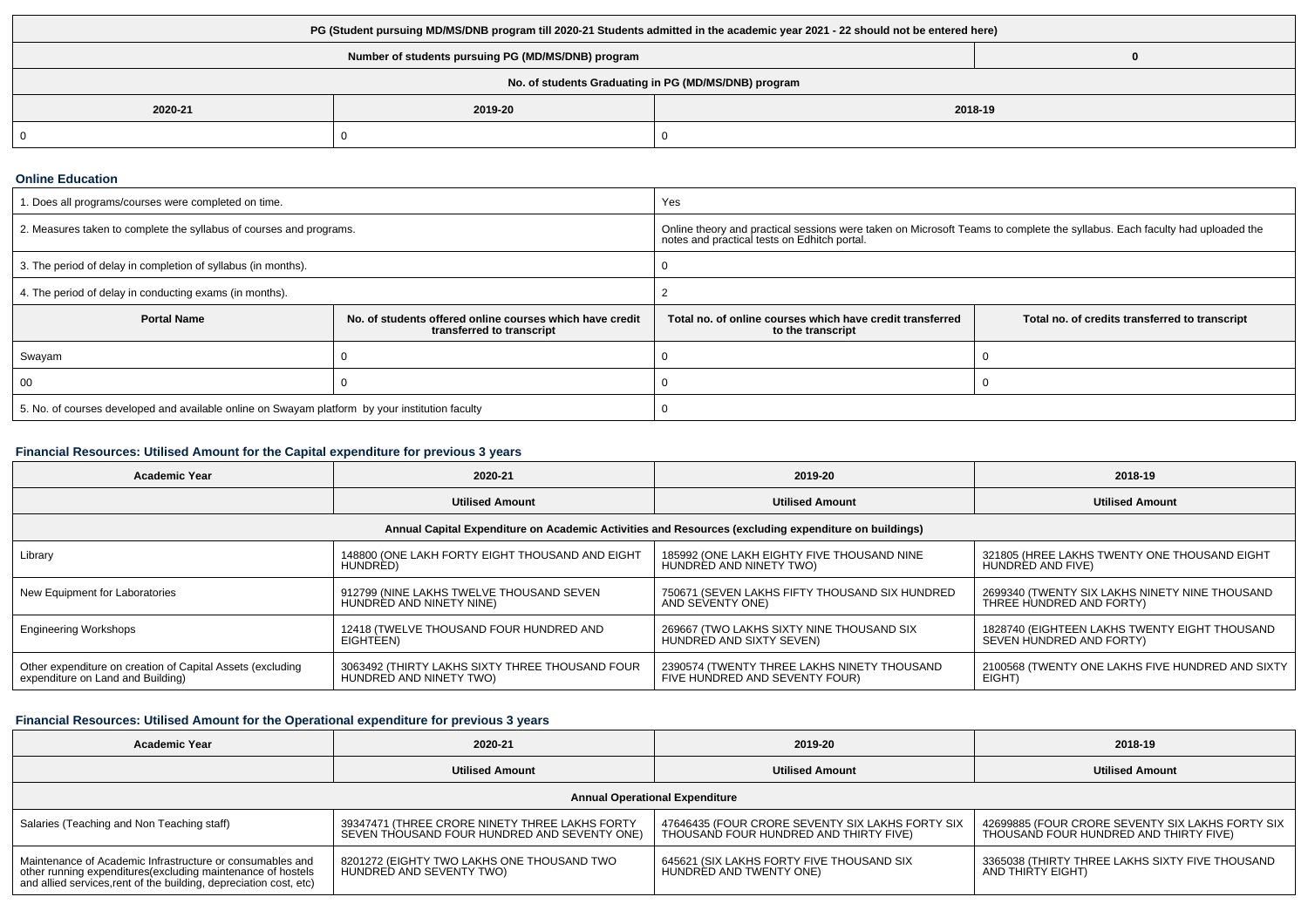| 1 176708 (ONE LAKH SEVENTY SIX THOUSAND SEVEN<br>98132 (NINETY EIGHT THOUSAND ONE HUNDRED AND<br>20500 (TWENTY THOUSAND FIVE HUNDRED)<br>Seminars/Conferences/Workshops<br>THIRTÝ TWO)<br>UNDRÈD AND EIGHT) |
|-------------------------------------------------------------------------------------------------------------------------------------------------------------------------------------------------------------|
|-------------------------------------------------------------------------------------------------------------------------------------------------------------------------------------------------------------|

#### **IPR**

| Calendar year            | 2020 | 2019 | 2018 |
|--------------------------|------|------|------|
| No. of Patents Published |      |      |      |
| No. of Patents Granted   |      |      |      |

#### **Sponsored Research Details**

| <b>Financial Year</b>                    | 2020-21                                                    | 2019-20                                                  | 2018-19                                                      |
|------------------------------------------|------------------------------------------------------------|----------------------------------------------------------|--------------------------------------------------------------|
| Total no. of Sponsored Projects          |                                                            |                                                          |                                                              |
| Total no. of Funding Agencies            |                                                            |                                                          |                                                              |
| Total Amount Received (Amount in Rupees) | 553740                                                     | 153740                                                   | 113570                                                       |
| Amount Received in Words                 | FIVE LAKHS FIFTY THREE THOUSAND SEVEN HUNDRED<br>AND FORTY | ONE LAKH FIFTY THREE THOUSAND SEVEN HUNDRED<br>AND FORTY | ONE LAKH THIRTEEN THOUSAND SEVEN HUNDRED AND<br><b>FIFTY</b> |

## **Consultancy Project Details**

| <b>Financial Year</b>                    | 2020-21 | 2019-20 | 2018-19                                     |
|------------------------------------------|---------|---------|---------------------------------------------|
| Total no. of Consultancy Projects        |         |         |                                             |
| Total no. of Client Organizations        |         |         |                                             |
| Total Amount Received (Amount in Rupees) |         |         | 48709                                       |
| Amount Received in Words                 | Zero    | Zero    | FORTY EIGHT THOUSAND SEVEN HUNDRED AND NINE |

## **Executive Development Program/Management Development Programs**

| <b>Financial Year</b>                                                             | 2020-21 | 2019-20 | 2018-19 |
|-----------------------------------------------------------------------------------|---------|---------|---------|
| Total no. of Executive Development Programs/ Management<br>Development Programs   | 0       |         |         |
| Total no. of Participants                                                         |         |         |         |
| Total Annual Earnings (Amount in Rupees)(Excluding Lodging<br>& Boarding Charges) | ΙO      |         |         |
| Total Annual Earnings in Words                                                    | Zero    | Zero    | Zero    |

## **PCS Facilities: Facilities of physically challenged students**

| 1. Do your institution buildings have Lifts/Ramps?                                                                                                         | Yes, more than 80% of the buildings |
|------------------------------------------------------------------------------------------------------------------------------------------------------------|-------------------------------------|
| 2. Do your institution have provision for walking aids, including wheelchairs and transportation from one building to another for<br>handicapped students? | Yes                                 |
| 3. Do your institution buildings have specially designed toilets for handicapped students?                                                                 | Yes, more than 80% of the buildings |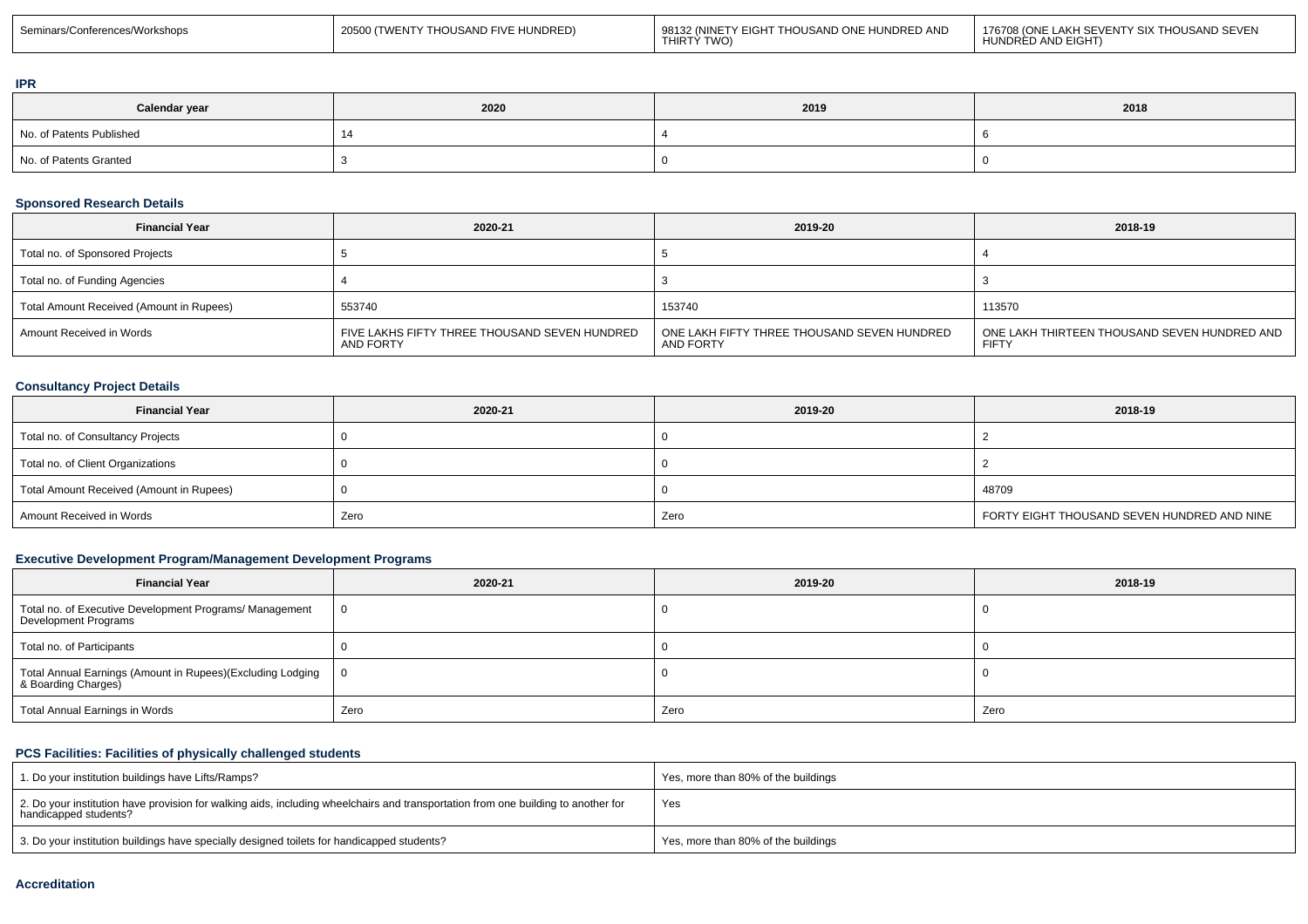#### **NBA Accreditation**

| i.Does vour institute have a valid NBA<br>Accreditation? | NC. |
|----------------------------------------------------------|-----|
|----------------------------------------------------------|-----|

### **NAAC Accreditation**

| 1. Does your institute have a valid NAAC Accreditation? |            | <b>YES</b> |             |  |  |  |
|---------------------------------------------------------|------------|------------|-------------|--|--|--|
| Valid from                                              |            | Valid upto | <b>CGPA</b> |  |  |  |
| 02-11-2018                                              | 01-11-2023 |            | 2.5         |  |  |  |

## **Faculty Details**

| Srno           | Name                                               | Age | Designation                | Gender | Qualification | <b>Experience (In</b><br>Months) | <b>Currently working</b><br>with institution? | <b>Joining Date</b> | <b>Leaving Date</b>      | <b>Association type</b> |
|----------------|----------------------------------------------------|-----|----------------------------|--------|---------------|----------------------------------|-----------------------------------------------|---------------------|--------------------------|-------------------------|
| $\mathbf{1}$   | <b>ATRE PRADEEP</b><br><b>PRABHAKAR</b>            | 46  | <b>Assistant Professor</b> | Male   | Ph.D          | 264                              | Yes                                           | 01-08-2012          | $\sim$                   | Regular                 |
| $\overline{2}$ | <b>BALA KUMKUM</b><br><b>ANANDKUMAR</b>            | 34  | Assistant Professor        | Female | M.E.          | 96                               | Yes                                           | 12-11-2013          | $\mathbf{u}$             | Regular                 |
| 3              | <b>BHARDWAJ</b><br>SHIKHA AKASH                    | 40  | <b>Assistant Professor</b> | Female | Ph.D          | 216                              | Yes                                           | 23-07-2012          | $\overline{a}$           | Regular                 |
| $\overline{4}$ | <b>BHONGALE ATUL</b><br><b>GAUTTAM</b>             | 34  | <b>Assistant Professor</b> | Male   | M.Tech        | 84                               | Yes                                           | 03-07-2015          | $\sim$                   | Regular                 |
| 5              | <b>CHATE PARINITA</b><br><b>JAGANNATH</b>          | 38  | Assistant Professor        | Female | M.E.          | 137                              | Yes                                           | 16-12-2013          | $\sim$                   | Regular                 |
| 6              | <b>CHOUDHARI</b><br><b>LEENA PRAMOD</b>            | 33  | <b>Assistant Professor</b> | Female | M.E.          | 96                               | Yes                                           | 09-12-2013          | $\ddotsc$                | Regular                 |
| $\overline{7}$ | <b>DATARKAR</b><br><b>AVINASH ASHOK</b>            | 34  | <b>Assistant Professor</b> | Male   | M.Tech        | 108                              | Yes                                           | 21-08-2012          | $\overline{\phantom{a}}$ | Regular                 |
| 8              | <b>DHAMONE SAGAR</b><br>PARASHURAM                 | 35  | Assistant Professor        | Male   | M.Tech        | 156                              | Yes                                           | 18-08-2016          | $\overline{\phantom{a}}$ | Regular                 |
| 9              | <b>DHANKE JYOTI</b><br>ATUL                        | 45  | <b>Assistant Professor</b> | Female | Ph.D          | 240                              | Yes                                           | 01-08-2012          | $\sim$                   | Regular                 |
| 10             | <b>GAWHALE SWATI</b><br><b>GOPAL</b>               | 35  | <b>Assistant Professor</b> | Female | M.E.          | 96                               | Yes                                           | 21-10-2013          | $\overline{\phantom{a}}$ | Regular                 |
| 11             | <b>HASARMANI</b><br><b>TOTAPPA</b><br>SHIVLINGAPPA | 39  | Assistant Professor        | Male   | M.Tech        | 204                              | Yes                                           | 01-08-2012          | $\overline{\phantom{a}}$ | Regular                 |
| 12             | <b>INGOLE AVINASH</b><br><b>MURLIDHAR</b>          | 35  | <b>Assistant Professor</b> | Male   | M.Tech        | 96                               | Yes                                           | 08-11-2013          | $\overline{\phantom{a}}$ | Regular                 |
| 13             | JADHAV VISHWAS<br><b>SAMPATRAO</b>                 | 41  | Assistant Professor        | Male   | M.E.          | 216                              | Yes                                           | 01-08-2012          | $\sim$                   | Regular                 |
| 14             | <b>JAIN NIDHI</b><br><b>ANUPAM</b>                 | 43  | <b>Assistant Professor</b> | Female | Ph.D          | 190                              | Yes                                           | 01-08-2017          | $\sim$                   | Regular                 |
| 15             | <b>KADAM PRATIMA</b><br><b>MAHADEO</b>             | 30  | <b>Assistant Professor</b> | Female | M.Tech        | 72                               | Yes                                           | 18-07-2016          | $\overline{\phantom{a}}$ | Regular                 |
| 16             | <b>KADAM SHANKAR</b><br><b>NIVAS</b>               | 29  | Assistant Professor        | Male   | M.Tech        | 101                              | Yes                                           | 20-08-2015          | $\overline{\phantom{a}}$ | Regular                 |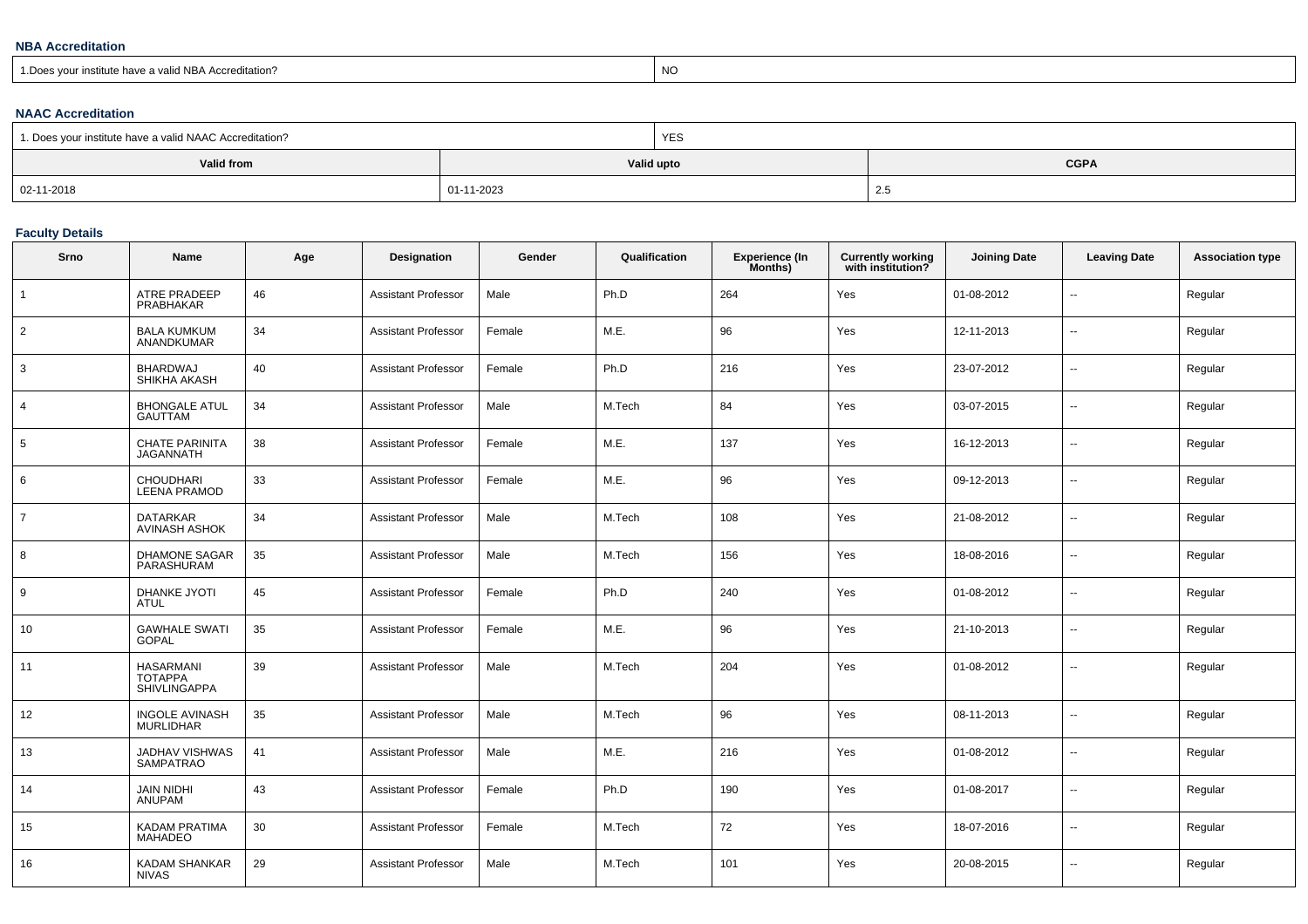| 17 | KADAM YOGESH<br>VASANT                                | 34 | <b>Assistant Professor</b> | Male   | M.E.   | 156 | Yes | 01-08-2015 | $\overline{\phantom{a}}$ | Regular |
|----|-------------------------------------------------------|----|----------------------------|--------|--------|-----|-----|------------|--------------------------|---------|
| 18 | <b>KALE SIDDHANT</b><br><b>RAJESH</b>                 | 30 | <b>Assistant Professor</b> | Male   | M.E.   | 84  | Yes | 01-07-2017 | $\overline{\phantom{a}}$ | Regular |
| 19 | KALE YOGESH<br><b>SAMPATRAO</b>                       | 38 | <b>Assistant Professor</b> | Male   | M.Tech | 204 | Yes | 01-08-2012 | $\overline{\phantom{a}}$ | Regular |
| 20 | <b>KATKAR AJAY</b><br>ANANDRAO                        | 50 | <b>Assistant Professor</b> | Male   | M.E.   | 300 | Yes | 18-08-2014 | $\overline{\phantom{a}}$ | Regular |
| 21 | LAXMIPRIYA<br>PUNDLIK PUDAGE                          | 27 | <b>Assistant Professor</b> | Female | M.E.   | 78  | Yes | 14-12-2019 | $\overline{\phantom{a}}$ | Regular |
| 22 | <b>MANE ATISH</b><br><b>BABURAO</b>                   | 40 | <b>Assistant Professor</b> | Male   | M.Tech | 204 | Yes | 10-10-2016 | $\overline{\phantom{a}}$ | Regular |
| 23 | <b>MANE SWAPNIL</b><br>CHANDRAKANT                    | 37 | <b>Assistant Professor</b> | Male   | M.E.   | 132 | Yes | 02-01-2013 | $\overline{\phantom{a}}$ | Regular |
| 24 | <b>MOKASHI</b><br><b>DEVDATTA</b><br><b>KASHINATH</b> | 40 | <b>Assistant Professor</b> | Male   | M.Tech | 192 | Yes | 01-08-2012 | $\overline{\phantom{a}}$ | Regular |
| 25 | <b>MOLAWADE</b><br><b>MINAKSHI</b><br><b>HANMANT</b>  | 27 | <b>Assistant Professor</b> | Female | M.S    | 66  | Yes | 01-01-2016 | $\overline{\phantom{a}}$ | Regular |
| 26 | <b>NAGWASE</b><br><b>SUBHASH</b><br>YOUGIRAJ          | 34 | <b>Assistant Professor</b> | Male   | M.Tech | 96  | Yes | 12-12-2015 | $\overline{\phantom{a}}$ | Regular |
| 27 | <b>NATH</b><br><b>DEEPSHIKHA</b><br><b>PUSHKAR</b>    | 38 | <b>Assistant Professor</b> | Female | M.E.   | 108 | Yes | 06-08-2012 | $\overline{\phantom{a}}$ | Regular |
| 28 | NEERAJ ARUN<br><b>GANGURDE</b>                        | 29 | <b>Assistant Professor</b> | Male   | M.E.   | 101 | Yes | 14-12-2019 | $\overline{\phantom{a}}$ | Regular |
| 29 | PASARKAR<br>AMRUTA MAYUR                              | 31 | Assistant Professor        | Female | M.Tech | 84  | Yes | 17-07-2017 | $\overline{\phantom{a}}$ | Regular |
| 30 | PATIL AJIT<br><b>RAJARAM</b>                          | 32 | <b>Assistant Professor</b> | Male   | M.Tech | 108 | Yes | 15-12-2014 | $\overline{\phantom{a}}$ | Regular |
| 31 | PATIL MEGHA<br><b>ADHIKRAO</b>                        | 31 | Assistant Professor        | Female | M.Tech | 84  | Yes | 15-02-2016 | $\overline{\phantom{a}}$ | Regular |
| 32 | PATIL<br>RAJENDRAKUMAR<br><b>NARAYAN</b>              | 51 | Professor                  | Male   | Ph.D   | 372 | Yes | 24-04-2018 | $\overline{\phantom{a}}$ | Regular |
| 33 | PATIL SANGRAM<br>CHANDRAKANT                          | 31 | <b>Assistant Professor</b> | Male   | M.E.   | 101 | Yes | 15-12-2015 | $\overline{\phantom{a}}$ | Regular |
| 34 | <b>PATIL</b><br>SUNILKUMAR<br>RAJARAM                 | 49 | <b>Assistant Professor</b> | Male   | M.E.   | 228 | Yes | 02-05-2014 | $\overline{\phantom{a}}$ | Regular |
| 35 | PATIL UDAY<br><b>SHANKAR</b>                          | 46 | <b>Assistant Professor</b> | Male   | M.Tech | 264 | Yes | 01-08-2012 | $\overline{\phantom{a}}$ | Regular |
| 36 | PATKAR UDAY<br>CHANDRAKANT                            | 40 | <b>Assistant Professor</b> | Male   | Ph.D   | 216 | Yes | 01-08-2012 | $\overline{\phantom{a}}$ | Regular |
| 37 | PAWAR PRAJAKTA<br>DAGADU                              | 31 | <b>Assistant Professor</b> | Female | M.Tech | 101 | Yes | 29-08-2016 | $\sim$                   | Regular |
| 38 | PAWAR SANKET<br><b>SUNIL</b>                          | 32 | <b>Assistant Professor</b> | Male   | M.Tech | 101 | Yes | 22-12-2015 | $\overline{\phantom{a}}$ | Regular |